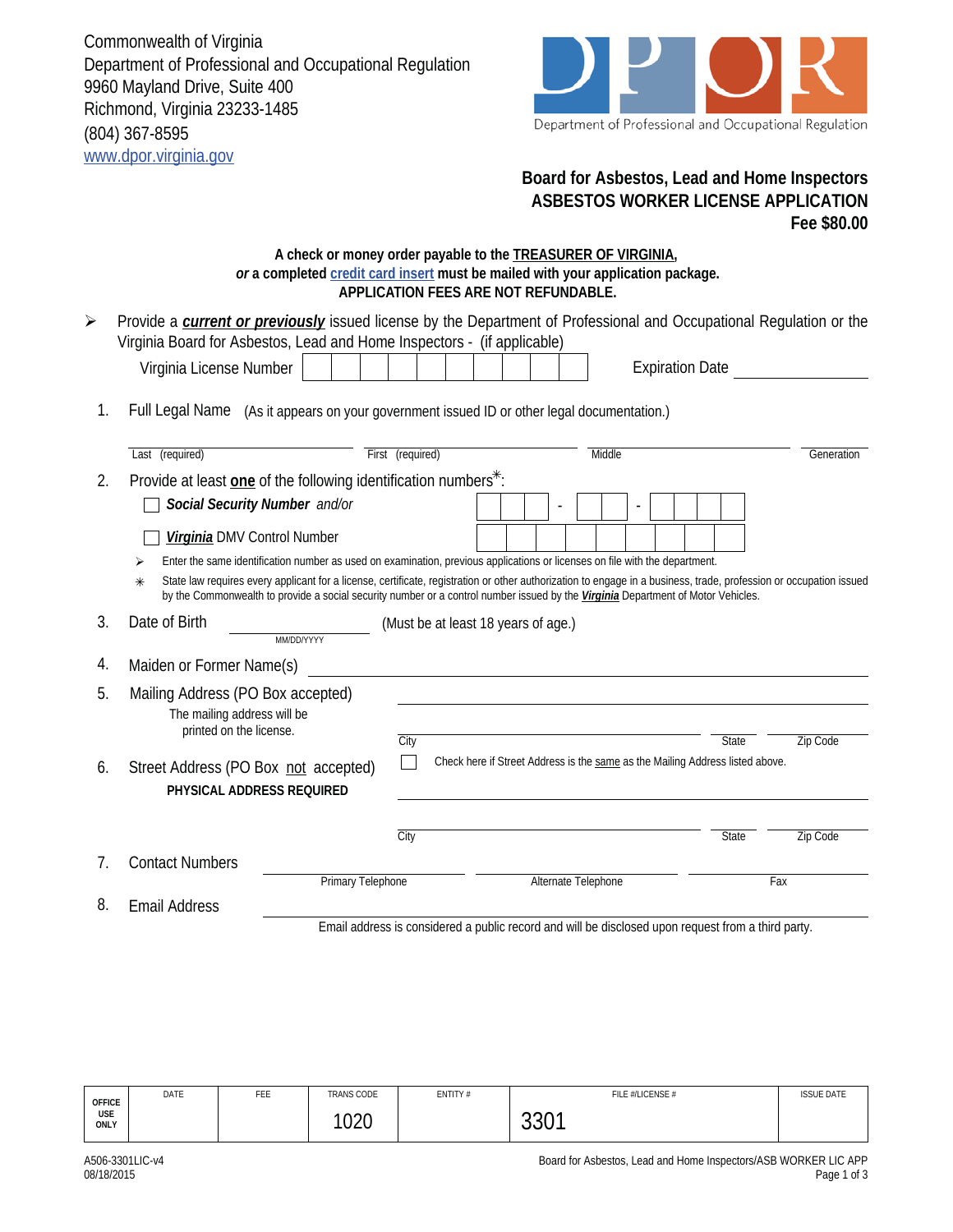- 9. *Asbestos Worker* Which of the following requirements are you using to qualify for this license type?
	- Successful completion of EPA/AHERA or Board approved initial accredited *asbestos worker* training program  $\perp$ and all subsequent EPA/AHERA or Board approved refresher accredited *asbestos worker* training programs
	- $\Box$ Successful completion of EPA/AHERA or Board approved initial accredited *asbestos supervisor* training program and all subsequent EPA/AHERA or Board approved refresher accredited *asbestos supervisor* training programs

*Required Attachments: Attach a copy of the training course certificate showing successful completion of the programs. \*\*Training must be completed within the last 12 months preceding the date the department receives this application.*

10. Do you hold a current or expired environmental remediation license, certification or registration issued by any jurisdiction (excluding Virginia)?

No  $\mathbb{R}$ 

Yes  $\Box$  If yes, complete the following table and attach an original Certification of Licensure/Letter of Good Standing from each jurisdiction.

| State/Jurisdiction | License, Certification or Registration Number | <b>Expiration Date</b> |
|--------------------|-----------------------------------------------|------------------------|
|                    |                                               |                        |
|                    |                                               |                        |
|                    |                                               |                        |

- Certifications of Licensure/Letter of Good Standing, prepared by the state board or regulatory body must include: 1) the license/ certification/registration number; 2) the initial date of licensure; 3) the expiration date of the license or renewal fee; 4) the means of obtaining licensure (i.e. exam, reciprocity, etc.) and 5) all closed disciplinary actions resulting in a violation or undetermined finding.  $\bullet$
- 11. Have you ever been subject to a **disciplinary action** taken by any (including Virginia) local, state or national regulatory body?

No  $\overline{\phantom{a}}$ 

 $Yes \Box$  If yes, complete the Disciplinary Action Reporting Form.

- A. Have you ever been convicted or found guilty, regardless of the manner of adjudication, in any jurisdiction of the United States of any **felony**? *Any plea of nolo contendere shall be considered a conviction. Do not disclose violations that were adjudicated as a minor in the juvenile court system.*  12.
	- No  $\Box$
	- Yes  $\Box$ If yes, complete the Criminal Conviction Reporting Form.
	- B. Have you ever been convicted or found guilty, regardless of the manner of adjudication, in any jurisdiction of the United States of any **misdemeanor**? *Any plea of nolo contendere shall be considered a conviction. Do not disclose violations that were adjudicated as a minor in the juvenile court system.*

- Yes  $\Box$  If yes, complete the Criminal Conviction Reporting Form.
- 13. By signing this application, I certify the following statements:
	- I am aware that submitting false information or omitting pertinent or material information in connection with this application will delay processing and may lead to license revocation or denial of license.
	- I will notify the Board of any changes to the information provided in this application prior to receiving the requested license, certification, or registration including, but not limited to any disciplinary action or conviction of a felony or misdemeanor (in any jurisdiction).
	- I authorize the Department to verify information concerning me or any statement in this application from any person, or any source the department may desire. I also agree to present any credentials or documents required or requested by the Department.

No  $\Box$